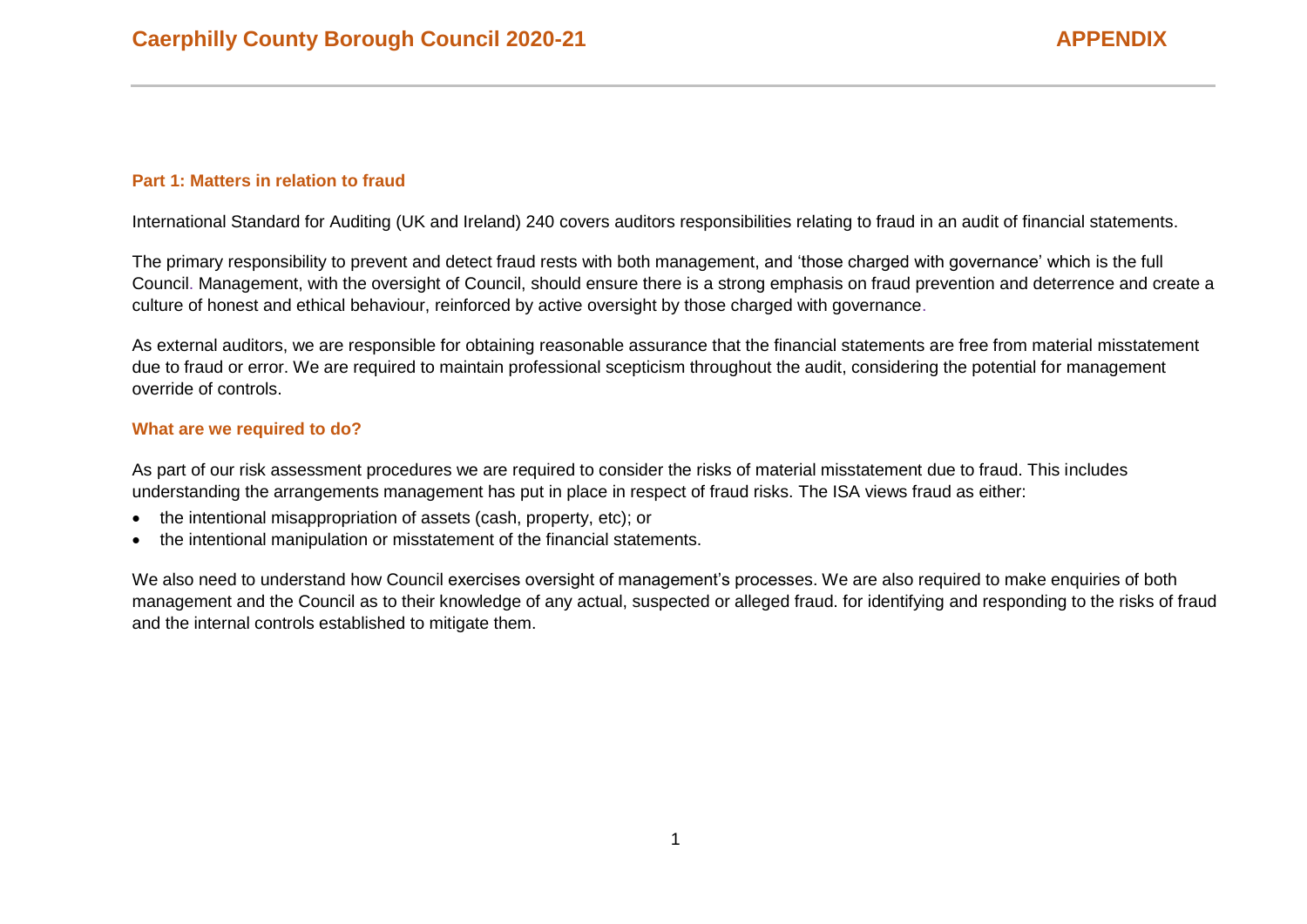|                | Enquiries of management - in relation to fraud                                                                                                                 |                                                                                                                                                                                                                                                                                                                                                                                                                                                                                                                                                                                                                                                                                                                                                                                                                                                                                                                                                                                                                                                                                                                                                                                                                                                                                                                                                                                                                                                              |  |
|----------------|----------------------------------------------------------------------------------------------------------------------------------------------------------------|--------------------------------------------------------------------------------------------------------------------------------------------------------------------------------------------------------------------------------------------------------------------------------------------------------------------------------------------------------------------------------------------------------------------------------------------------------------------------------------------------------------------------------------------------------------------------------------------------------------------------------------------------------------------------------------------------------------------------------------------------------------------------------------------------------------------------------------------------------------------------------------------------------------------------------------------------------------------------------------------------------------------------------------------------------------------------------------------------------------------------------------------------------------------------------------------------------------------------------------------------------------------------------------------------------------------------------------------------------------------------------------------------------------------------------------------------------------|--|
| Question       |                                                                                                                                                                | <b>2020-21 Response</b>                                                                                                                                                                                                                                                                                                                                                                                                                                                                                                                                                                                                                                                                                                                                                                                                                                                                                                                                                                                                                                                                                                                                                                                                                                                                                                                                                                                                                                      |  |
| 1 <sub>1</sub> | What is management's assessment of the risk that the<br>financial statements may be materially misstated due to<br>fraud and what are the principal reasons?   | Management is content that the risk of the financial statements being materially<br>misstated due to fraud is low. This is due to the following: -<br>The identification of potential fraud is built into audit work as a matter of course<br>$\bullet$<br>and the Internal Audit Section provides ad hoc advice to service areas on<br>request or where necessary. Instances of fraud remain low.<br>• The Purchase Ledger Team receives notifications of potential creditor fraud<br>from the South Wales Creditor Group, which allows us to monitor these<br>suppliers and raise awareness amongst payments staff. The Internal Audit<br>Section also receives these notifications and where issues are identified<br>relevant advice or guidance on best practice is issued.<br>We maintain a software package (AP Forensics) to monitor Purchase Ledger<br>payments. This package identifies potential instances of fraud and error that are<br>investigated prior to the release of funds.<br>We actively participate in the National Fraud Initiative (NFI) and have been<br>recognised for our good practice in this area.<br>• We have an effective system of internal control underpinned by Financial<br>Regulations and Standing Orders for Contracts. Compliance is good with no<br>material issues being identified.<br>We work closely with the DWP's Single Fraud Investigation Service in respect of<br>$\bullet$<br>Housing Benefit fraud. |  |
| 2.             | What processes are employed to identify and respond to the<br>risks of fraud more generally and specific risks of<br>misstatement in the financial statements? | We have a number of key policies that are available on the Council's Intranet<br>including the following: -<br>Anti-Fraud, Bribery and Corruption Policy.<br>$\bullet$<br>Anti-Money Laundering Policy.<br>$\bullet$<br>Payment Card Industry Data Security Standard Policy.<br>$\bullet$<br>Whistleblowing Policy.<br><b>IT Security Policy.</b>                                                                                                                                                                                                                                                                                                                                                                                                                                                                                                                                                                                                                                                                                                                                                                                                                                                                                                                                                                                                                                                                                                            |  |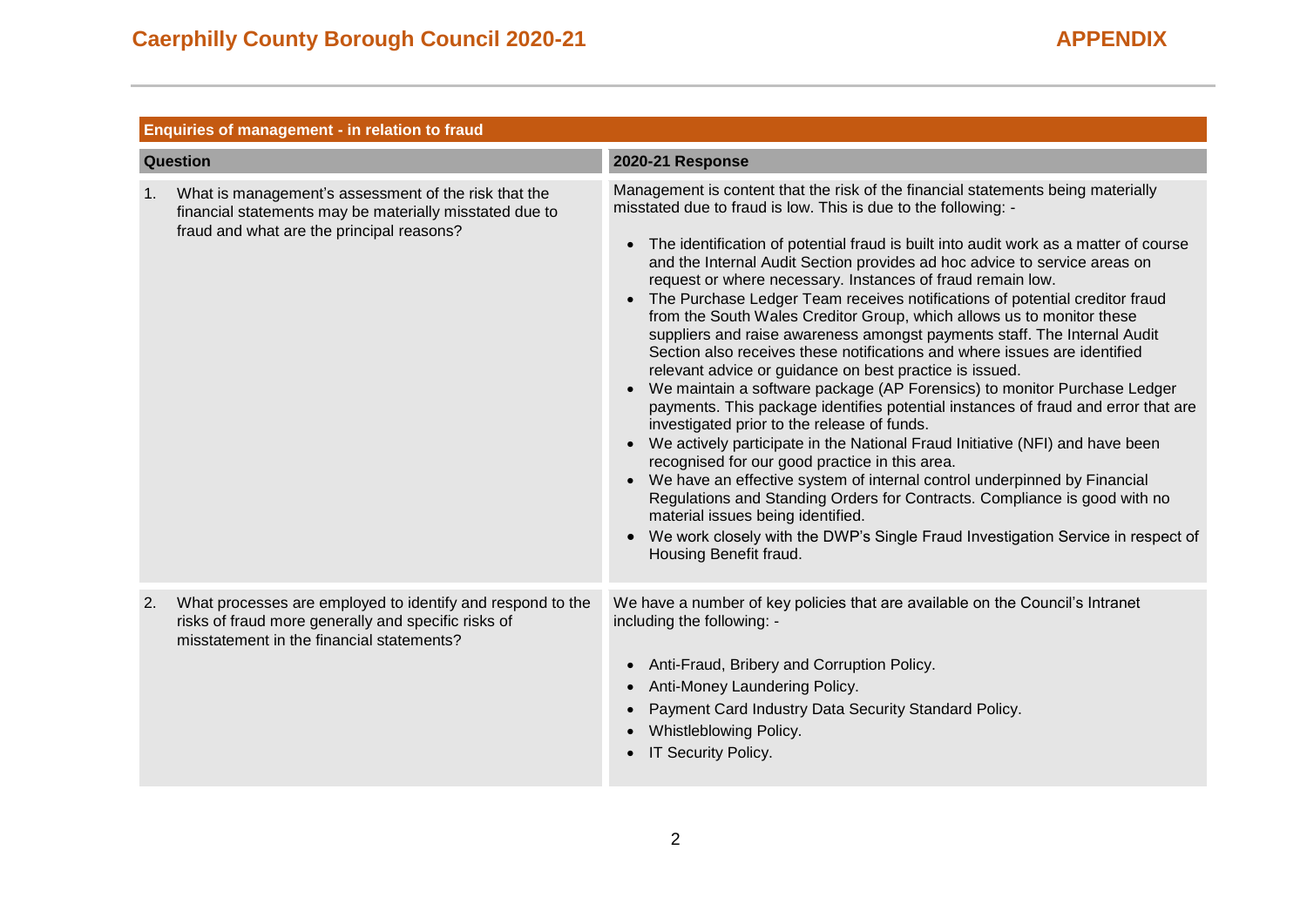|    | Enquiries of management - in relation to fraud                                             |                                                                                                                                                                                                                                                                                                                                                                                                                                                                                                                                                                                                                                                                                                                                                                                                                                                                                                                                                                                                                                                                                                                                                                                                                                                                                                                                                                                                                                                                                                                                                                                                                                                                                                                                                                                                                                                                  |  |
|----|--------------------------------------------------------------------------------------------|------------------------------------------------------------------------------------------------------------------------------------------------------------------------------------------------------------------------------------------------------------------------------------------------------------------------------------------------------------------------------------------------------------------------------------------------------------------------------------------------------------------------------------------------------------------------------------------------------------------------------------------------------------------------------------------------------------------------------------------------------------------------------------------------------------------------------------------------------------------------------------------------------------------------------------------------------------------------------------------------------------------------------------------------------------------------------------------------------------------------------------------------------------------------------------------------------------------------------------------------------------------------------------------------------------------------------------------------------------------------------------------------------------------------------------------------------------------------------------------------------------------------------------------------------------------------------------------------------------------------------------------------------------------------------------------------------------------------------------------------------------------------------------------------------------------------------------------------------------------|--|
|    | Question                                                                                   | <b>2020-21 Response</b>                                                                                                                                                                                                                                                                                                                                                                                                                                                                                                                                                                                                                                                                                                                                                                                                                                                                                                                                                                                                                                                                                                                                                                                                                                                                                                                                                                                                                                                                                                                                                                                                                                                                                                                                                                                                                                          |  |
|    |                                                                                            | Any instances of alleged or suspected fraud are followed up and investigated. The<br>number of instances are small and there have been no material matters that impact<br>on the Financial Statements for the 2020/21 financial year.                                                                                                                                                                                                                                                                                                                                                                                                                                                                                                                                                                                                                                                                                                                                                                                                                                                                                                                                                                                                                                                                                                                                                                                                                                                                                                                                                                                                                                                                                                                                                                                                                            |  |
| 3. | What arrangements are in place to report fraud issues and<br>risks to the Audit Committee? | One of the key functions of the Governance & Audit Committee is to consider the<br>effectiveness of the Council's risk management arrangements, the control<br>environment and associated anti-fraud and corruption arrangements. Regular reports<br>are provided to keep Members updated. The Governance & Audit Committee reviews<br>the Corporate Risk Register on a regular basis and is able to request Officers attend<br>as necessary if further information or reports are required on any specific matters.<br>At its meeting on the 26 <sup>th</sup> January 2021, the Audit Committee was presented with the<br>Audit Wales report 'Raising Our Game - Tackling Fraud in Wales'. This was followed<br>by a further report presented to the Governance & Audit Committee on the 8th June<br>2021, which provided a position statement for Caerphilly CBC against the<br>recommendations in the Audit Wales report. A further report will be presented to the<br>Governance & Audit Committee during the 2021/22 financial year in respect of the<br>Council's Counter-Fraud Strategy and Action Plan.<br>Updates are also provided to the Governance & Audit Committee on the National<br>Fraud Initiative (NFI). The latest report was considered on the 26 <sup>th</sup> January 2021 and<br>included details of the outcomes of the NFI exercise 2018/20 and forward plans for<br>the NFI exercise in 2021.<br>The Annual Governance Statement (AGS) for 2020/21 includes 4 priorities for the<br>2021/22 financial year, 2 of which are the following: -<br>• The Council's Risk Management Strategy will be reviewed and updated as<br>appropriate.<br>• We will ensure that the Council's ability to mitigate cyber risk is effective given the<br>escalating global threats. This will include the development of a Cyber Security<br>Strategy. |  |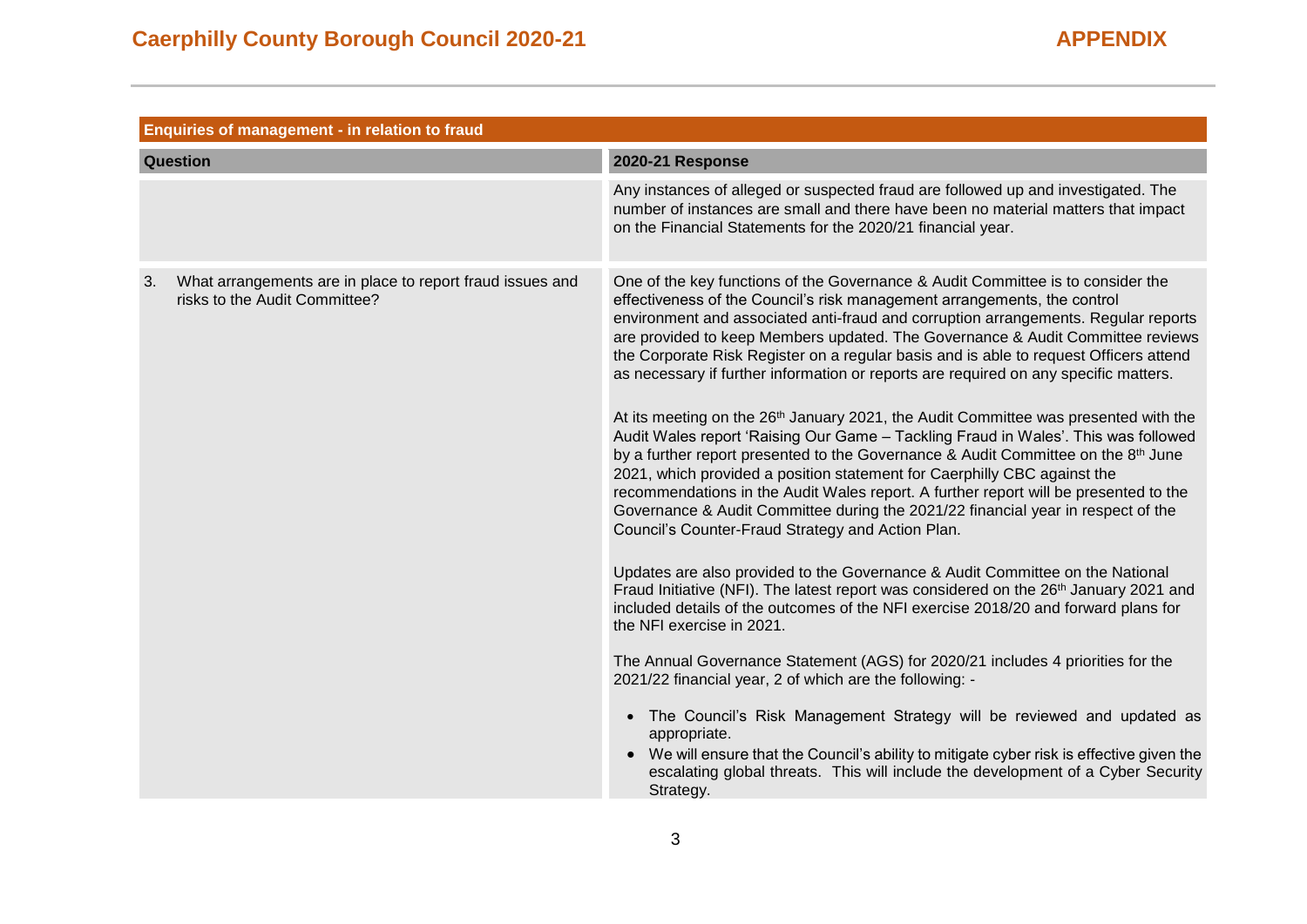|                 | Enquiries of management - in relation to fraud                                                                                                     |                                                                                                                                                                                                                                                                                                                                                                                                                                                                                                                                                                                                                                                                                                                                                                                                                                                                                                                                                                                                                                                                                                        |
|-----------------|----------------------------------------------------------------------------------------------------------------------------------------------------|--------------------------------------------------------------------------------------------------------------------------------------------------------------------------------------------------------------------------------------------------------------------------------------------------------------------------------------------------------------------------------------------------------------------------------------------------------------------------------------------------------------------------------------------------------------------------------------------------------------------------------------------------------------------------------------------------------------------------------------------------------------------------------------------------------------------------------------------------------------------------------------------------------------------------------------------------------------------------------------------------------------------------------------------------------------------------------------------------------|
| <b>Question</b> |                                                                                                                                                    | 2020-21 Response                                                                                                                                                                                                                                                                                                                                                                                                                                                                                                                                                                                                                                                                                                                                                                                                                                                                                                                                                                                                                                                                                       |
| 4.              | How has management communicated expectations of ethical<br>governance and standards of conduct and behaviour to all<br>relevant parties, and when? | The Council's Constitution contains formal codes of conduct that articulate the<br>standards of ethical behaviour that are expected from both Members and Officers.<br>These incorporate procedures for the disclosure of personal interests and offers of<br>gifts and hospitality.<br>Both Members and Officers are made aware of the personal conduct and disclosure<br>requirements and they are available for reference on the Council's Intranet.<br>All declarations of Member gifts and hospitality are reported to the Council's<br>Standards Committee. For Officers a quarterly update is given to the Council's<br>Governance & Audit Committee.<br>Customer Services standards have been introduced as standards of behaviour<br>adopted by the Authority that all staff should be adhering to.<br>Core Policies are provided to staff on induction into the Authority. Core policies are<br>also available on the Authority's Intranet, including the following: -<br>Financial Regulations and Standing Orders.<br>$\bullet$<br>Anti-Fraud, Bribery and Corruption Policy.<br>$\bullet$ |
|                 |                                                                                                                                                    | Human Resources Portal - Managing Performance and Code of Conduct.<br>$\bullet$<br>Information Governance/Data Protection.<br>$\bullet$<br>Whistleblowing Policy.<br>$\bullet$<br>Code of Conduct for Officers and Members.                                                                                                                                                                                                                                                                                                                                                                                                                                                                                                                                                                                                                                                                                                                                                                                                                                                                            |
| 5.              | Are you aware of any instances of actual, suspected or<br>alleged fraud within the audited body since 1 April 2020?                                | Nothing material.                                                                                                                                                                                                                                                                                                                                                                                                                                                                                                                                                                                                                                                                                                                                                                                                                                                                                                                                                                                                                                                                                      |
| 6.              | Are you aware of any fraud within the NHS Wales Shared<br>Services Partnership since 1 April 2020?                                                 | Not applicable.                                                                                                                                                                                                                                                                                                                                                                                                                                                                                                                                                                                                                                                                                                                                                                                                                                                                                                                                                                                                                                                                                        |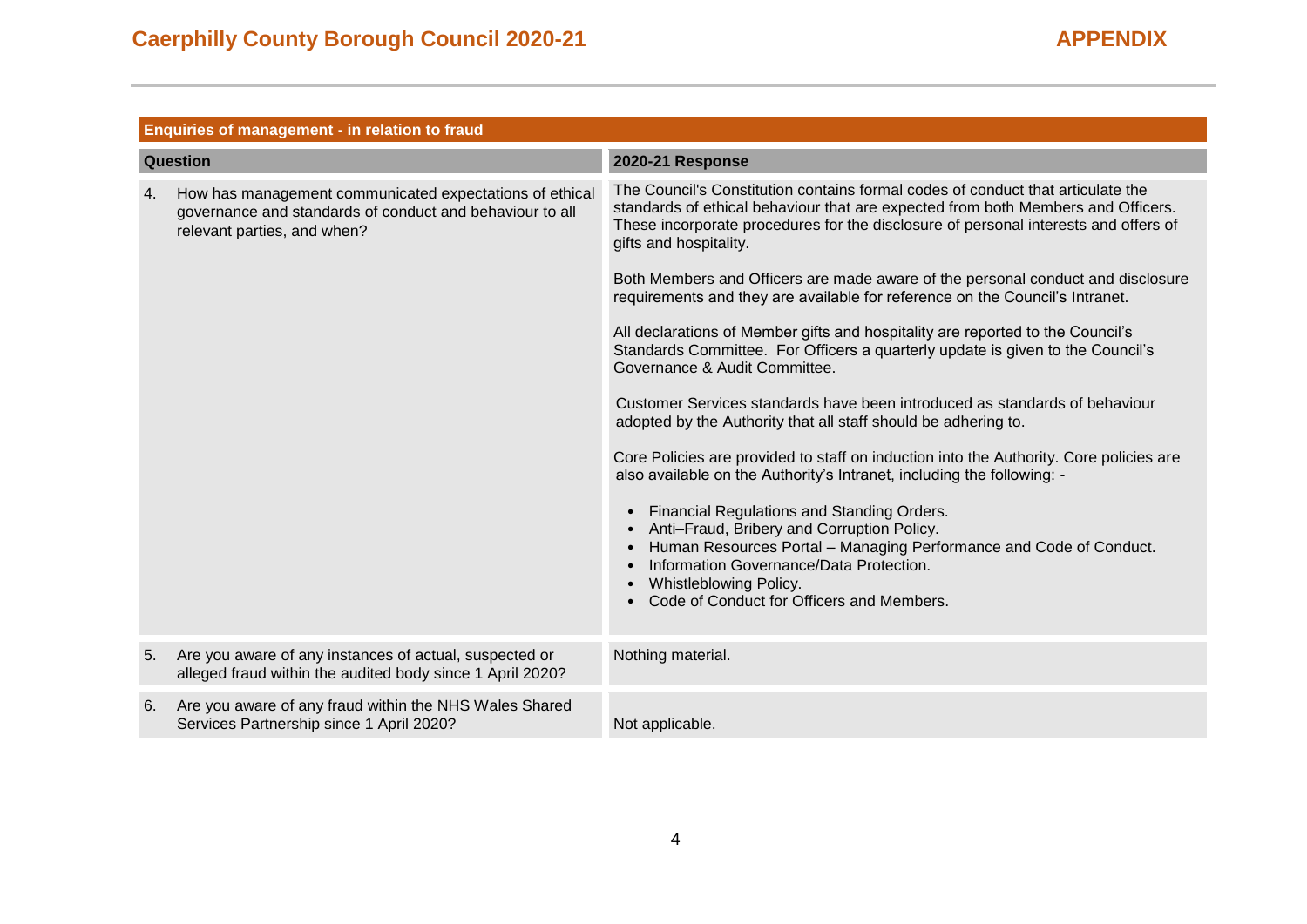| Enquiries of those charged with governance - in relation to fraud |                                                                                                                                                                                                                                           |                                                                                                                                                                                                                                                                                      |
|-------------------------------------------------------------------|-------------------------------------------------------------------------------------------------------------------------------------------------------------------------------------------------------------------------------------------|--------------------------------------------------------------------------------------------------------------------------------------------------------------------------------------------------------------------------------------------------------------------------------------|
| <b>Question</b>                                                   |                                                                                                                                                                                                                                           | <b>2020-21 Response</b>                                                                                                                                                                                                                                                              |
|                                                                   | How does the Council exercise oversight of management's<br>processes for identifying and responding to the risks of fraud<br>within the audited body and the internal control that<br>management has established to mitigate those risks? | The Council has established a Governance & Audit Committee which has a range of<br>responsibilities including consideration of the effectiveness of the Council's risk<br>management arrangements, the control environment and associated anti-fraud and<br>corruption arrangements. |
|                                                                   | Are you aware of any instances of actual, suspected or<br>alleged fraud with the audited body since 1 April 2020?                                                                                                                         | Nothing material.                                                                                                                                                                                                                                                                    |

#### **Part 2: matters in relation to laws and regulations**

International Standard for Auditing (UK and Ireland) 250 covers auditors responsibilities to consider the impact of laws and regulations in an audit of financial statements.

Management, with the oversight of those charged with governance the Council, is responsible for ensuring that the Council's operations are conducted in accordance with laws and regulations, including compliance with those that determine the reported amounts and disclosures in the financial statements.

As external auditors, we are responsible for obtaining reasonable assurance that the financial statements are free from material misstatement due to fraud or error, taking into account the appropriate legal and regulatory framework. The ISA distinguishes two different categories of laws and regulations:

- laws and regulations that have a direct effect on determining material amounts and disclosures in the financial statements;
- other laws and regulations where compliance may be fundamental to the continuance of operations, or to avoid material penalties.

#### **What are we required to do?**

As part of our risk assessment procedures we are required to make inquiries of management and the Council, as to whether the Council is in compliance with relevant laws and regulations. Where we become aware of information of non-compliance or suspected non-compliance, we need to gain an understanding of the non-compliance and the possible effect on the financial statements.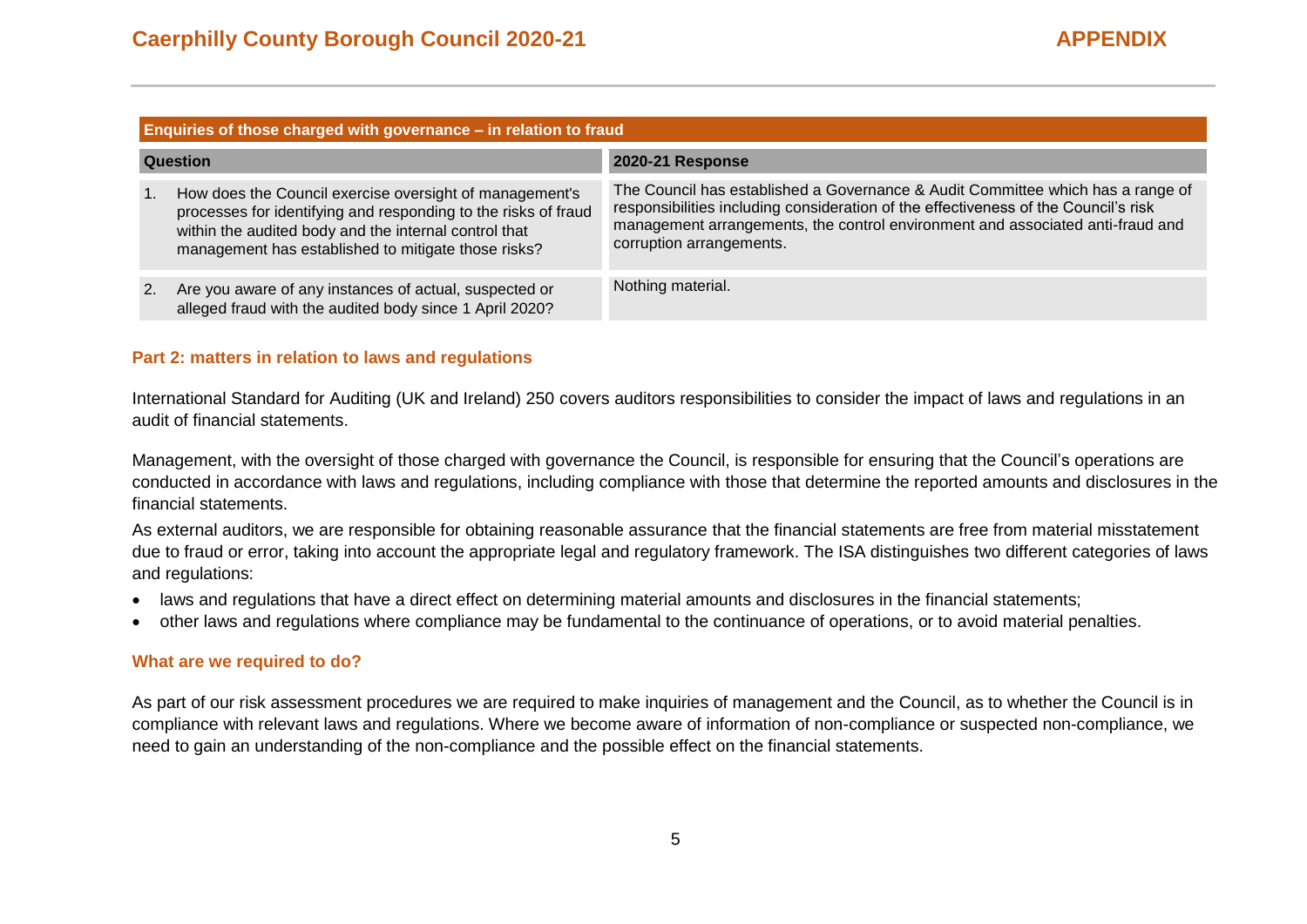|    | Enquiries of management - in relation to laws and regulations                                                                                                                                                      |                                                                                                                                                                                                                                                                                                                                                                                                                                                                                                                                                                                                                                                                                                                                                                                                                                                                                                                                                                                                                                                                                                                                                                                                                                                                                                                                                                                                                                                                                            |  |
|----|--------------------------------------------------------------------------------------------------------------------------------------------------------------------------------------------------------------------|--------------------------------------------------------------------------------------------------------------------------------------------------------------------------------------------------------------------------------------------------------------------------------------------------------------------------------------------------------------------------------------------------------------------------------------------------------------------------------------------------------------------------------------------------------------------------------------------------------------------------------------------------------------------------------------------------------------------------------------------------------------------------------------------------------------------------------------------------------------------------------------------------------------------------------------------------------------------------------------------------------------------------------------------------------------------------------------------------------------------------------------------------------------------------------------------------------------------------------------------------------------------------------------------------------------------------------------------------------------------------------------------------------------------------------------------------------------------------------------------|--|
|    | Question                                                                                                                                                                                                           | 2020-21 Response                                                                                                                                                                                                                                                                                                                                                                                                                                                                                                                                                                                                                                                                                                                                                                                                                                                                                                                                                                                                                                                                                                                                                                                                                                                                                                                                                                                                                                                                           |  |
| 1. | How have you gained assurance that all relevant laws and<br>regulations have been complied with?                                                                                                                   | The Council aims to ensure compliance with established policies, procedures, laws<br>and regulations through a variety of mechanisms, including the following: -<br>Corporate Management Team.<br>$\bullet$<br>Directorate Management Teams.<br><b>Heads of Service.</b><br>$\bullet$<br>Head of Legal Services & Monitoring Officer.<br>$\bullet$<br>Head of Financial Services & S151 Officer.<br>$\bullet$<br>Senior Information Risk Owner (SIRO).<br>$\bullet$<br>Data Protection Officer.<br>$\bullet$<br>Internal Audit.<br><b>External Audit.</b><br>Performance Management Framework.<br>The Head of Legal Services & Monitoring Officer and the Head of Financial<br>Services & S151 Officer routinely attend each formal meeting of the Corporate<br>Management Team and they also attend all Cabinet meetings. Furthermore, the<br>standard committee reporting procedure and report template requires these Officers<br>to examine reports to the Executive for compliance with legal and procedural<br>issues. The report template also includes a section on financial implications which is<br>reviewed by the Head of Financial Services & S151 Officer.<br>In addition to the above, the Authority has a Deputy Monitoring Officer and a<br>nominated Finance Manager will represent the Head of Financial Services & S151<br>Officer when required. This ensures that adequate cover for these roles is in place<br>during periods of sickness absence or annual leave. |  |
| 2. | Have there been any instances of non-compliance or<br>suspected non-compliance with relevant laws and regulations<br>since 1 April 2020, or earlier with an ongoing impact on the<br>2020-21 financial statements? | None.                                                                                                                                                                                                                                                                                                                                                                                                                                                                                                                                                                                                                                                                                                                                                                                                                                                                                                                                                                                                                                                                                                                                                                                                                                                                                                                                                                                                                                                                                      |  |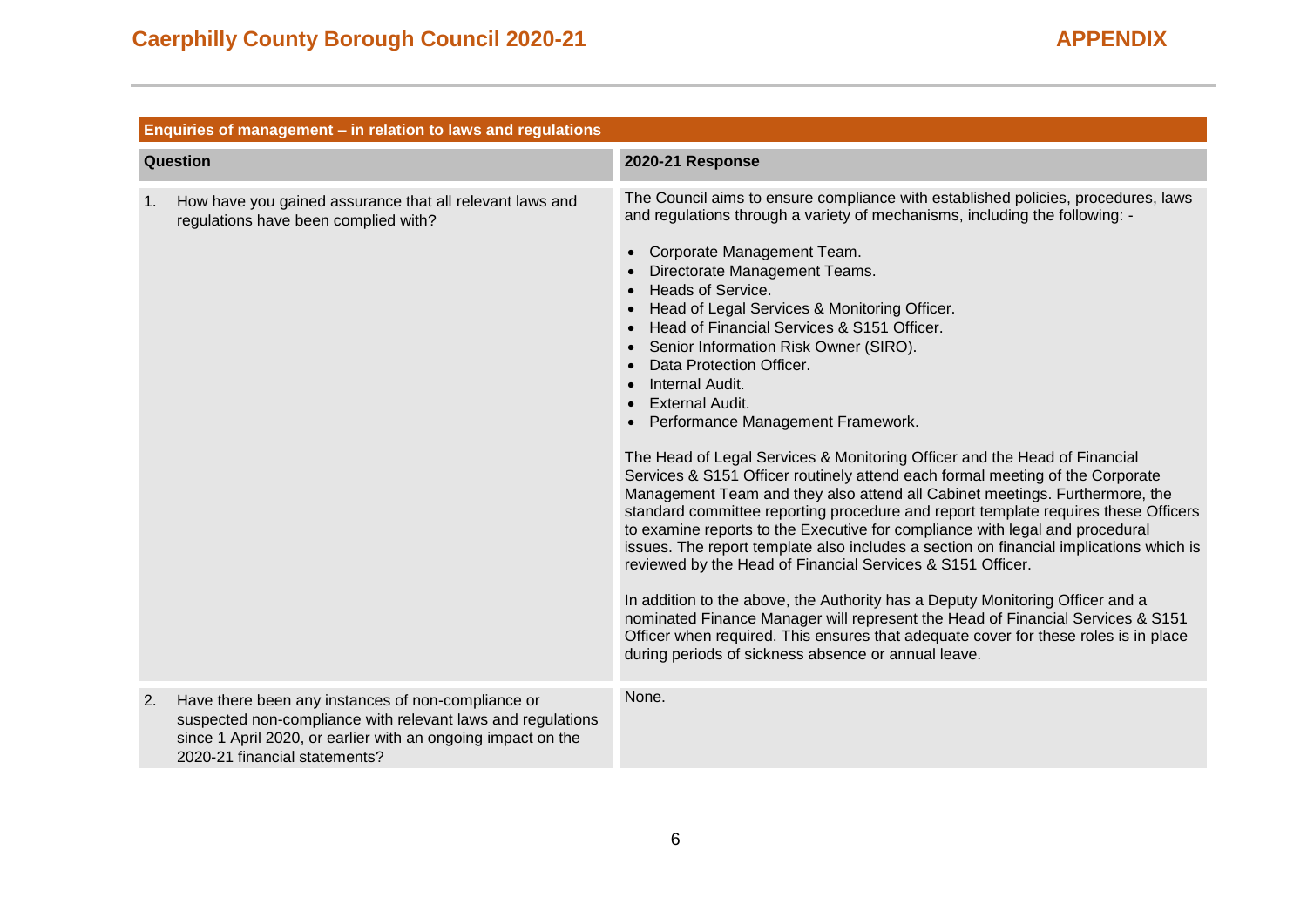# **Caerphilly County Borough Council 2020-21 APPENDIX**

| 3. | Are there any potential litigations or claims that would affect<br>the financial statements?                                       | None.                                                                                                                                |
|----|------------------------------------------------------------------------------------------------------------------------------------|--------------------------------------------------------------------------------------------------------------------------------------|
| 4. | Have there been any reports from other regulatory bodies,<br>such as HM Revenues and Customs which indicate non-<br>compliance?    | The Council received a penalty of £11,743.74 from HMRC during the 2020/21<br>financial year in respect of an IR35 issue in a school. |
| 5. | Are you aware of any non-compliance with laws and<br>regulations within the NHS Shared Services Partnership since<br>1 April 2020? | Not applicable.                                                                                                                      |

| Enquiries of those charged with governance - in relation to laws and regulations                                                                                 |                                                                                                                                                                                                                                                                                                                                                                                                                                                                                                                                                                                                                                                                                                                                                                                                                                                                                                                                                               |  |
|------------------------------------------------------------------------------------------------------------------------------------------------------------------|---------------------------------------------------------------------------------------------------------------------------------------------------------------------------------------------------------------------------------------------------------------------------------------------------------------------------------------------------------------------------------------------------------------------------------------------------------------------------------------------------------------------------------------------------------------------------------------------------------------------------------------------------------------------------------------------------------------------------------------------------------------------------------------------------------------------------------------------------------------------------------------------------------------------------------------------------------------|--|
| <b>Question</b>                                                                                                                                                  | 2020-2021 Response                                                                                                                                                                                                                                                                                                                                                                                                                                                                                                                                                                                                                                                                                                                                                                                                                                                                                                                                            |  |
| 1.<br>How does the Council, in its role as those charged with<br>governance, obtain assurance that all relevant laws and<br>regulations have been complied with? | The Council has established a Governance & Audit Committee whose terms of<br>reference comply with the latest CIPFA guidelines. These extend to monitoring and<br>reviewing the adequacy of the Council's governance framework.<br>A Corporate Governance Review Panel has also been established to oversee the<br>compilation of the Annual Governance Statement (AGS), which is presented to both<br>the Governance & Audit Committee and Council as part of the Financial<br>Statements. Membership of the Panel is as follows: -<br>• Corporate Director for Education & Corporate Services (Chair).<br>Head of Financial Services and S151 Officer.<br>Head of Legal Services & Monitoring Officer.<br>$\bullet$<br>Interim Head of Transformation.<br>SIRO/Head of Customer & Digital Services.<br>$\bullet$<br>Internal Audit Manager.<br>$\bullet$<br>Cabinet Member for Performance, Economy & Enterprise.<br>Chair of Governance & Audit Committee. |  |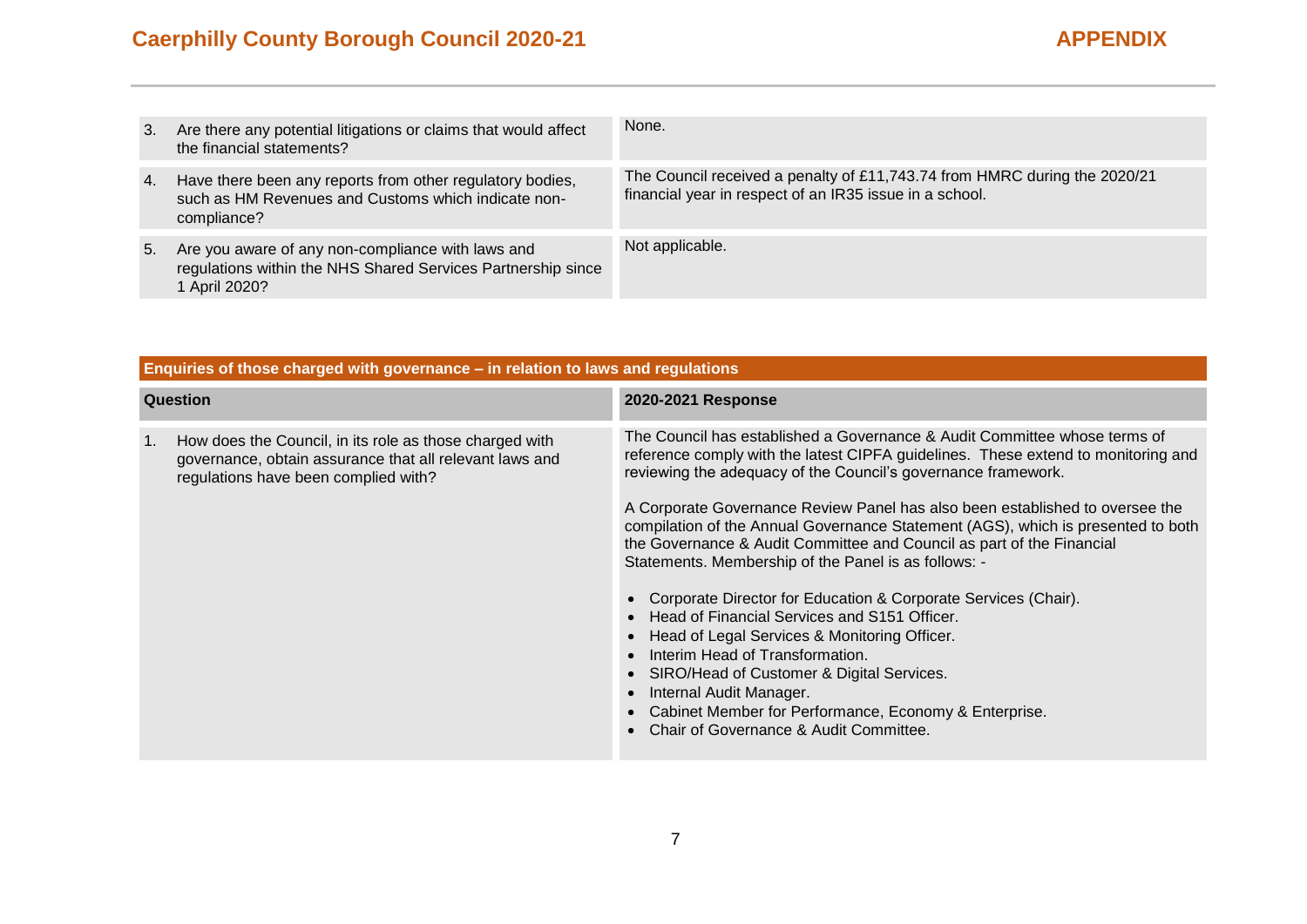| Enquiries of those charged with governance – in relation to laws and regulations |                                                                                         |                    |
|----------------------------------------------------------------------------------|-----------------------------------------------------------------------------------------|--------------------|
| Question                                                                         |                                                                                         | 2020-2021 Response |
| 2.                                                                               | Are you aware of any instances of non-compliance with<br>relevant laws and regulations? | None.              |

### **Part 3: matters in relation to related parties**

International Standard for Auditing (UK and Ireland) 550 covers auditors responsibilities relating to related party relationships and transactions.

The nature of related party relationships and transactions may, in some circumstances, give rise to higher risks of material misstatement of the financial statements than transactions with unrelated parties.

Because related parties are not independent of each other, many financial reporting frameworks establish specific accounting and disclosure requirements for related party relationships, transactions and balances to enable users of the financial statements to understand their nature and actual or potential effects on the financial statements. An understanding of the entity's related party relationships and transactions is relevant to the auditor's evaluation of whether one or more fraud risk factors are present as required by ISA (UK and Ireland) 240, because fraud may be more easily committed through related parties.

#### **What are we required to do?**

As part of our risk assessment procedures, we are required to perform audit procedures to identify, assess and respond to the risks of material misstatement arising from the entity's failure to appropriately account for or disclose related party relationships, transactions or balances in accordance with the requirements of the framework.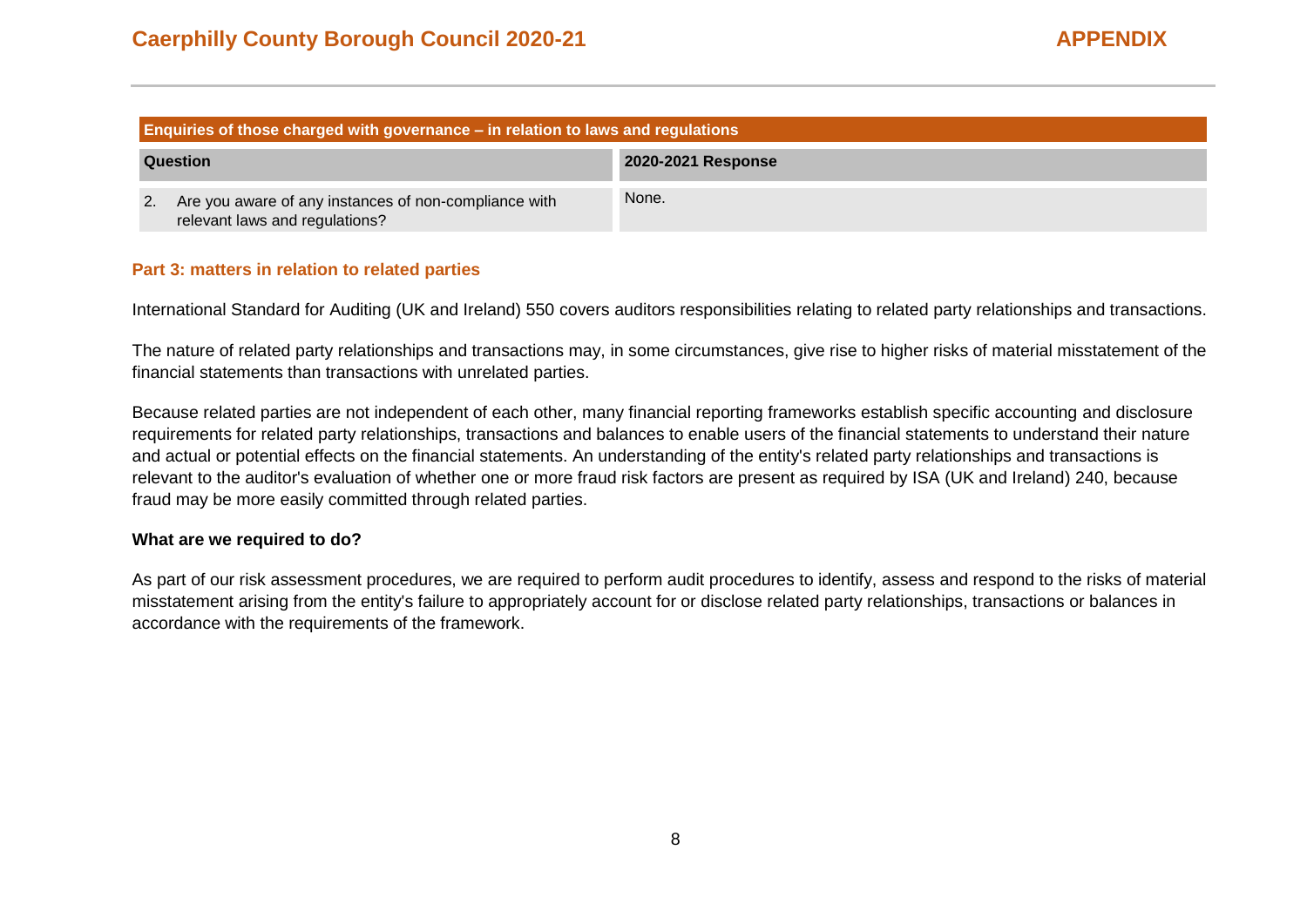|                                                       | Enquiries of management - in relation to related parties                                                                                                                                                                                                                                                                                               |                                                                                                                                                                                                                                                                                                                                                                                                                                                                                                                                                                                                                                                                                                                                                                                                                                                                                                                                                                                                                                                                                                                                                                                                                                                                                                                                                                                                                                                                                                                                                                                                                                                                                                                                                                                                                                                                                                                                                                                                                                                                                                                                                                                                                                                                  |  |
|-------------------------------------------------------|--------------------------------------------------------------------------------------------------------------------------------------------------------------------------------------------------------------------------------------------------------------------------------------------------------------------------------------------------------|------------------------------------------------------------------------------------------------------------------------------------------------------------------------------------------------------------------------------------------------------------------------------------------------------------------------------------------------------------------------------------------------------------------------------------------------------------------------------------------------------------------------------------------------------------------------------------------------------------------------------------------------------------------------------------------------------------------------------------------------------------------------------------------------------------------------------------------------------------------------------------------------------------------------------------------------------------------------------------------------------------------------------------------------------------------------------------------------------------------------------------------------------------------------------------------------------------------------------------------------------------------------------------------------------------------------------------------------------------------------------------------------------------------------------------------------------------------------------------------------------------------------------------------------------------------------------------------------------------------------------------------------------------------------------------------------------------------------------------------------------------------------------------------------------------------------------------------------------------------------------------------------------------------------------------------------------------------------------------------------------------------------------------------------------------------------------------------------------------------------------------------------------------------------------------------------------------------------------------------------------------------|--|
|                                                       | <b>Question</b>                                                                                                                                                                                                                                                                                                                                        | <b>2020-21 Response</b>                                                                                                                                                                                                                                                                                                                                                                                                                                                                                                                                                                                                                                                                                                                                                                                                                                                                                                                                                                                                                                                                                                                                                                                                                                                                                                                                                                                                                                                                                                                                                                                                                                                                                                                                                                                                                                                                                                                                                                                                                                                                                                                                                                                                                                          |  |
| 1 <sub>1</sub><br>$\bullet$<br>$\bullet$<br>$\bullet$ | Confirm that you have disclosed to the auditor:<br>the identity of any related parties, including changes from the<br>prior period;<br>the nature of the relationships with these related parties;<br>details of any transactions with these related parties entered<br>into during the period, including the type and purpose of the<br>transactions. | The Authority is required to disclose material transactions with related parties i.e.<br>bodies or individuals that can potentially control or influence the Authority, or to be<br>controlled or influenced by the Authority. During the 2020/21 financial year,<br>transactions and year-end balances of related parties arose as follows: -<br>Welsh Government - The Welsh Government has significant influence over the<br>general operations of the Authority in respect of providing the statutory framework<br>within which the Authority operates, providing the majority of funding in the form of<br>revenue and capital grants, revenue support grant and NNDR. Details of revenue<br>support grant and NNDR Pool transactions are summarised in Note 11 of the 2020/21<br><b>Draft Financial Statements.</b><br><b>Precepts and Levies</b> - Note 9 of the Draft Financial Statements provides details of<br>precepts collected on behalf of other organisations and amounts levied on the Authority<br>by Joint Committees.<br>Members - Members of the Council have direct control over the Authority's financial<br>and operating policies. The total of Members allowances paid in 2020/2021 is shown in<br>Note 16 of the Draft Financial Statements. During the year all but one of "declaration of<br>interest" returns were received showing that there were no other material related party<br>transactions identified involving these individuals.<br>Chief Officers - Details of chief officers' emoluments are provided in Note 17 of the<br>Draft Financial Statements. All "declaration of interest" returns were received from<br>Directors which did not identify any other material related party transactions.<br>Other Public Bodies (subject to common control by central government) - The<br>Authority has pooled budget arrangements with the Aneurin Bevan University Health<br>Board in respect of the Gwent Frailty Project.<br>Pension Contributions - Employer contributions are made to the Teachers' Pension<br>Agency and the Greater Gwent (Torfaen) Pension Fund in respect of the Authority's<br>employees. Further details of amounts involved are shown in Note 13 of the Draft<br><b>Financial Statements.</b> |  |